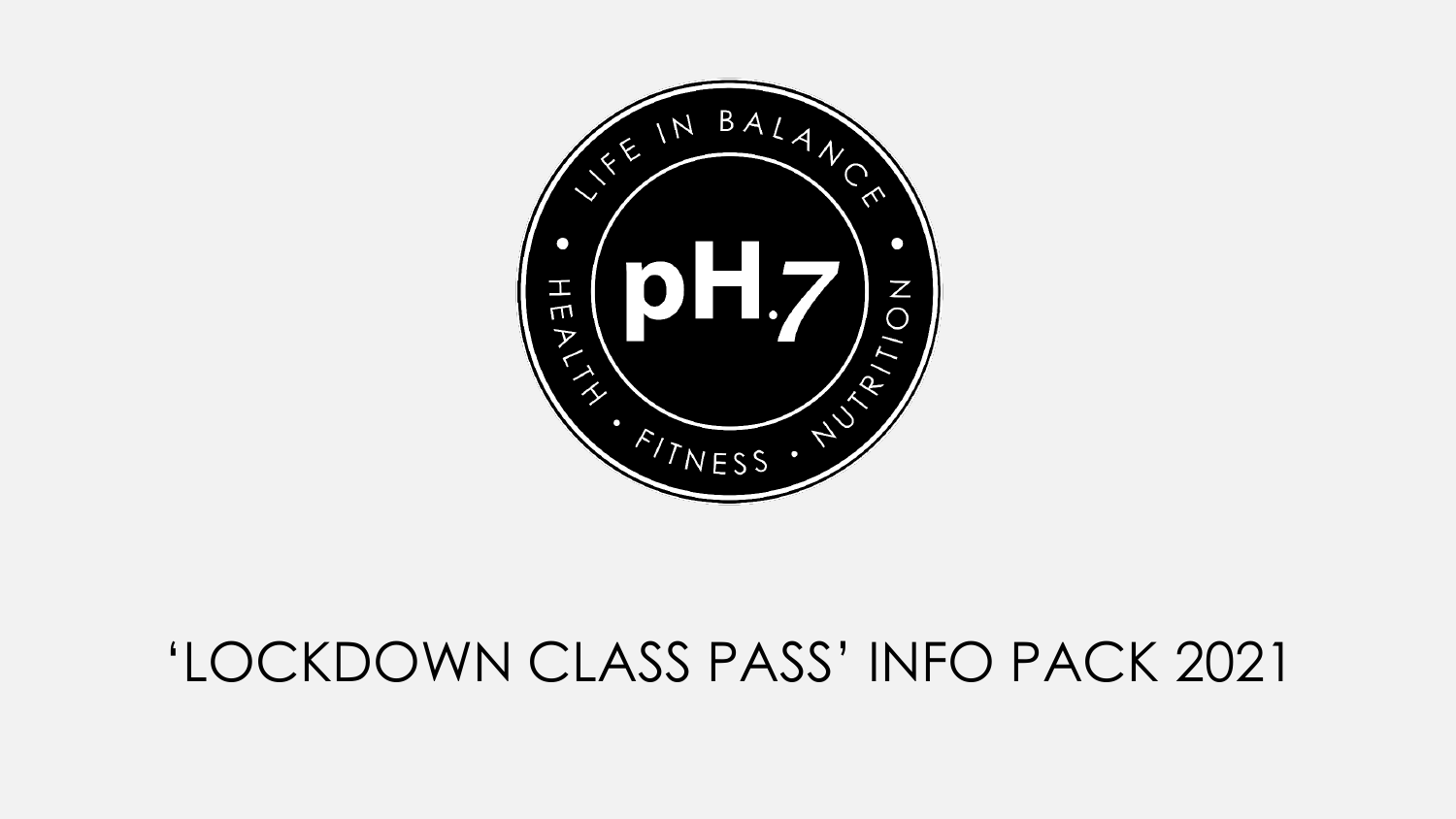## **Thank you for signing up for the pH.7 Lockdown Class Pass!** Here's everything you need to know…

**The timetable for this lockdown period is overleaf.** There are 20 classes running across each week, in four categories:

- Bodyweight Strength
- Cardiovascular Conditioning
- Pilates/Core
- Mobility/Recovery

Each class is 45 minutes long, except for the express classes, which last for 30 mins.

**To access the classes**, text or email the relevant coach (see right), quoting the password below, and they'll send you a Zoom link. If you'd like to book all 4 weeks in advance, please specify this in your message and you'll stay on the register.

To help with your New Year nutrition goals, our nutrition and lifestyle coaching programme will start on Monday. Look out for the weekly seminar times to support your progress.

## Password: **Life In Balance**

| res<br>COOC | <b>James Hutchison</b><br><b>Nick Palma</b><br><b>James Lockyer</b><br><b>Daisy Malin</b> | ph7.lifeinbalance@gmail.com<br>ph7gym@gmail.com<br>james.lockyerph7@gmail.com<br>daisymalin@hotmail.co.uk | 07581457222<br>07947 459155<br>07530 045784<br>07904 367804 |
|-------------|-------------------------------------------------------------------------------------------|-----------------------------------------------------------------------------------------------------------|-------------------------------------------------------------|
| Class       | <b>Paul Ranson</b>                                                                        | paulosranson@hotmail.com                                                                                  | 07947 277229                                                |

## **Class etiquette:**

- Please join classes promptly so they can start on time. If you are running slightly late, the coach will admit you from the virtual waiting room when they are able to do so. However, if you're later than 5 minutes you won't be able to join.
- Keep your microphone muted while exercising, but do feel free to ask questions.
- Choose an exercise space that offers you enough to room to move safely.
- For your own comfort, make sure you have a bottle of water and a towel with you, and wear clothes that are comfortable to exercise in.
- No other equipment is required for the sessions, but if you have access to a foam roller, an exercise mat, and a broom handle, those can be useful.
- If you have any injuries or concerns about taking any of these classes, please liaise with the class coach beforehand so that they can advise.
- If you need to leave the class early for any unexpected reason, just sign off from Zoom when needed and text the coach so that they know everything is ok.